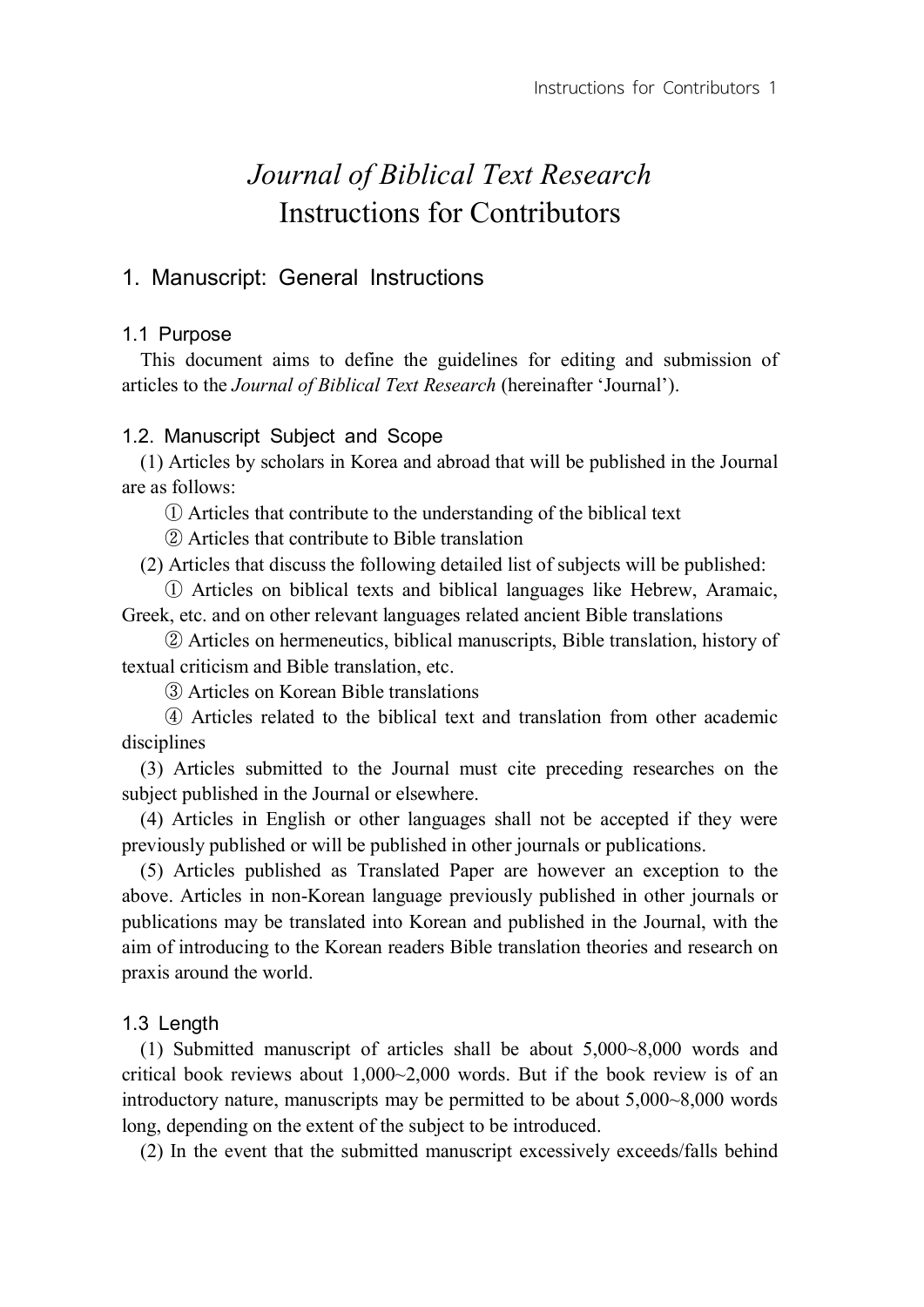the suggested length (5,000~8,000 words), it shall be subject to adjustment as decided by the editorial committee.

(3) Abstracts shall be about 400 words and not be considered as part of the manuscript.

## 1.4 Components

Submitted articles shall consist of the following four components:

- (1) Article
- (2) Footnotes and bibliography
- (3) Abstract in English
- (4) Five keywords in English

## 1.5 Mode and Deadline of Submission

(1) Non-Korean articles shall be submitted as MS Word document. (Articles in Korean must be submitted as 'hwp' file, which is generated by a Korean word processing software called Hangul.)

(2) Authors shall submit the doc (or 'hwp') file together with the respective PDF file to JBTR Online Article Contribution Management System (address: https://dbpiaone.com/bskorea/index.do).

(3) When the article is submitted to JBTR Online Article Contribution Management System, for the fair review process, the author shall write own name in the article as "AUTHOR" and other sources mentioning author in footnote or reference shall be marked as "deletion of author's information"

(4) Articles may be submitted at any time through JBTR Online Article Contribution Management System, and once received, they shall be handed over to the review panel 90 days prior to the official release dates of April 30 and October 30, and articles review shall be completed 30 days prior to each official release date.

(5) Every author is required to utilize the "KCI Similarity Check service" (check web link below) and have the article checked for similarity. They shall then download the "**KCI Similarity Check Results (Detailed Report )**" and submit this file together with their article through the JBTR Online Article Contribution Management System. (In case of non-Korean authors, the Institute of Biblical Text Research shall undertake the checking until the "KCI Similarity Check service" is offered in English, and reflect the results when reviewing submitted articles.) https://www.kci.go.kr/kciportal/po/member/loginForm.kci?returnUrl=check/login.jsp

(6) Online Submission Process

① Sign-up as member of the Online Article Contribution Management System (https://dbpiaone.com/bskorea/index.do) : 'Join' click

 $\rightarrow$  'I Agree' click > Sign up and fill out required fields > Registration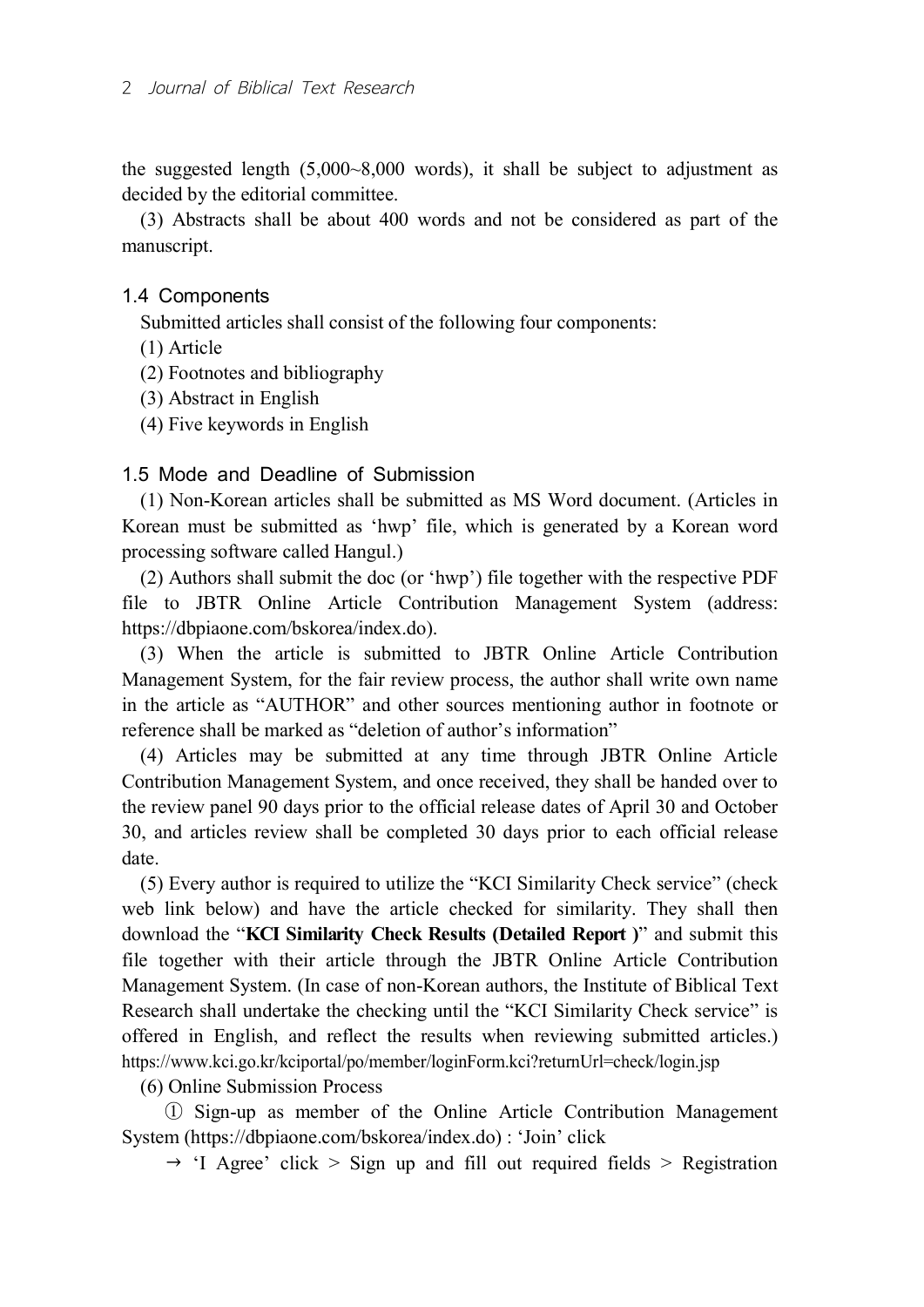Completed

② Article Submission : 'Submit' click

 $\rightarrow$  JBTR click > 'Submit a manuscript' click > Fill out required fields > Submit

(7) Deadline for submission to the *Journal of Biblical Text Research*

 $\Omega$  Submission deadline: January 31<sup>st</sup> and July 31<sup>st</sup>

② Format and styling: To follow the guidelines outlined in this document.

## 1.6 Management and Review of Submitted Articles

(1) Articles that do not meet the stated length, format, etc. shall not be subject to review, and authors of such articles shall be notified.

(2) Submitted articles shall not be returned to authors.

(3) 'Request for Article improvement' shall be sent to authors of articles requiring improvement after review, and shall be subject to review again after improvement.

### 1.7 Copyright

(1) Copyright of all articles and accompanying materials published in the Journal belongs to the Korean Bible Society.

(2) The Korean Bible Society will pay honorarium to authors for the articles they authored or translated, their book reviews, and accompanying materials published in the Journal against the base rate of 5,000 KRW for every 200-letter manuscript page. This is applicable up to the maximum of 100 pages only, and translated articles shall be an exception. Honorarium shall not be paid for research articles funded by other institutions including the National Research Foundation of Korea, colleges, universities and seminaries. In case of co-authored articles, honorarium shall be evenly divided and paid to each author.

(3) Authors shall transfer all rights including benefits and digital rights pertaining to the article to the Korean Bible Society.

(4) Authors shall submit "Copyright Transfer Agreement" included in Form 2 when submitting the article.

### 1.8 Address

| <b>Institute for Biblical Text Research</b> |
|---------------------------------------------|
| c/o Korean Bible Society                    |
| 2569 Nambusunhwan-ro                        |
| Seocho-gu, Seoul 06734                      |
| <b>REPUBLIC OF KOREA</b>                    |
| ibtr@bskorea.or.kr                          |
| $+82$ (0)2 2103 8783/4/5                    |
|                                             |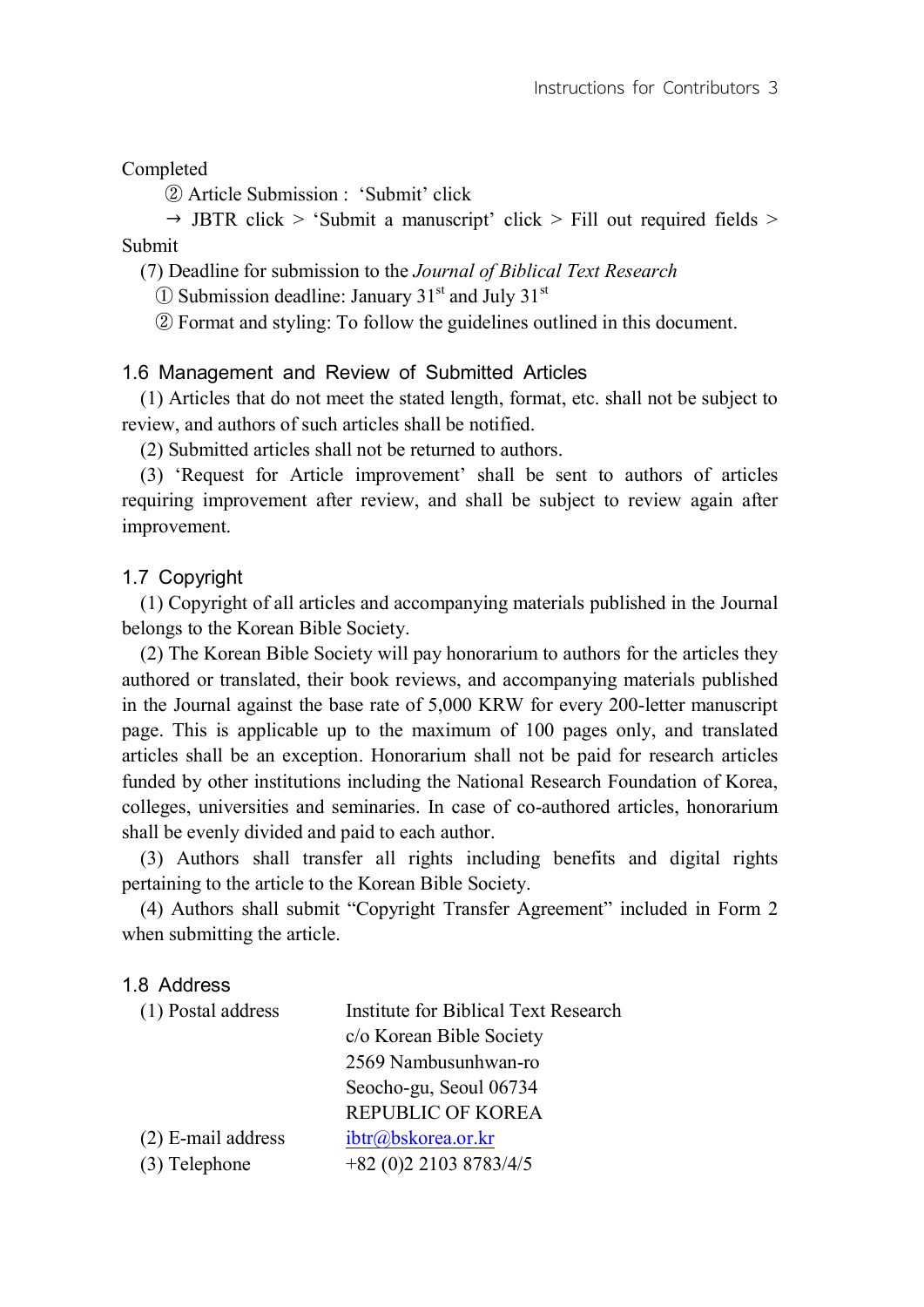# 2. Instructions for Manuscript Editing

Manuscripts shall consist of cover, text, references, and abstract.

# 2.1 Cover of the Articles to be Published

The following shall be stated on the cover of the articles to be published:  $\Omega$  title (when the title of the article contains the biblical languages such as Hebrew, Greek, or Aramaic, English spelling shall be followed in parentheses); ② name of the author; ③ affiliation, title, and major; ④ author's contact details (address, telephone number, e-mail address), etc.

## 2.1.1 Author

The name of the author shall be indicated after the title in the 11pt Times New Roman typeface with the font width adjusted to 100% and author information (final degree, major, affiliation/institution, post, e-mail address) be provided as a footnote.

Example) Jin Ki Hwang\*

\* Ph.D. in New Testament at Fuller Theological Seminary. Assistant Professor of New Testament at Fuller Theological Seminary. jinhwang@fuller.edu.

### 2.2 Text

#### 2.2.1 Index Numbering System

The text shall be indexed using the following numbering system: 1. 1.1. 1.1.1.  $(1)(2)$   $(1)(2)$ .

#### 2.2.2 Table, Figure, Appendix

Tables, figures and appendices will be indicated as the following: "Table no. Title", "Figure no. Title", "Appendix no. Title".

e.g., Table 1. Comparison of test letters in the Senior scrolls and selected British Library scrolls Figure 1. Senior scroll 8 Appendix 1. Price list

## 2.2.3 Bibliographical Reference within the Text

(1) Books, commentary series, academic journals, newspapers, and magazines shall be italicized, and individual articles shall be wrapped by quotation marks (" ").

e.g., Books, commentary series, journals, newspapers, and magazines: *The Religious Polemics of Amos*

Academic journals, newspapers, and magazines: *Soundings*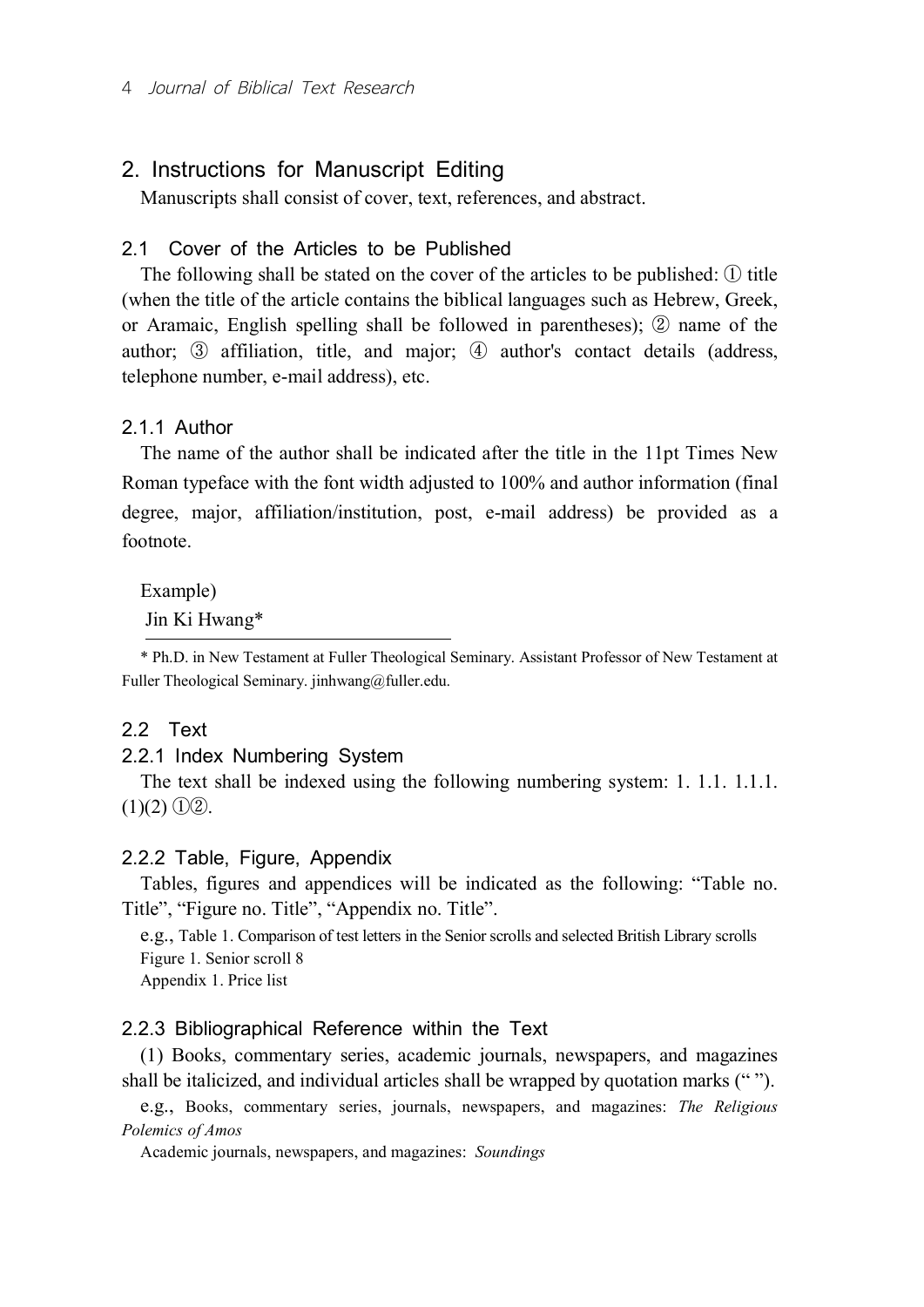Individual articles: "Social Organization of Peasant Poverty in Biblical Israel"

## 2.2.4 Quotation within the Text

(1) When a quoted phrase, clause or sentence is inserted into the text, quotation marks ("") shall be used to indicate it as a quotation.

(2) When inserting a quotation as a paragraph apart from the text, it shall be indented 20 points from right and left to indicate it as a quotation.

No quotation marks shall be used, and a blank line shall be inserted above and below the indented paragraph to indicate it as a quotation.

(3) When emphasizing within the quotation, the Korean text shall be made bold and the English text shall be italicized.

#### 2.2.5 Ancient Language

(1) Texts in Hebrew, Aramaic, and Greek shall be given in their own characters. In case of transliteration, the author shall follow the transliteration rules for Hebrew, Aramaic, and Greek below.

(2) Other ancient languages shall be transliterated, but transliteration principles shall be set separately.

(3) For Korean transliteration, it shall be written in the format of Korean transliteration (original characters), and for transliteration into Roman alphabets, it shall be written in the format of original characters (transliteration into Roman alphabets).

### Transliteration of Hebrew

(1) When quoting a full sentence, phrase or word in Hebrew, Aramaic, and Greek, it shall not be transliterated. (For Hebrew and Aramaic, only consonants without vowels shall be used, and if vowels are deemed necessary, it may be done so. However, the editorial committee may decide to delete those vowels.) If the author does not have fonts for languages indicated above, quotation in these languages shall be handwritten clearly and in an identifiable manner onto the manuscript.

(2) For cases where transliteration is necessary, the following principles shall be followed:

① Transliteration of Hebrew

a. Consonants

 $\mathfrak{a}(\cdot)$ ) כ $\mathfrak{b}(\cdot)$  (y) ( $\mathfrak{c}(\mathfrak{h})$  (x) (k) (h) (x) (h) (y) (k) (k)

ת ( $\mathfrak{D}(m)$  ת ( $\mathfrak{D}(s)$  (r) ת $\mathfrak{D}(s)$  (q) $\mathfrak{D}(s)$  (q) $\mathfrak{D}(s)$  (r)  $\mathfrak{D}(s)$  (d)  $\mathfrak{D}(t)$ 

Note: The spirant form of *b d g k p t* is normally not indicated; if absolutely necessary, use underlined b d g k p t. *Dāgeš forte* is shown by doubling the consonant (e.g., *hammelek*). Normally, *mappiq* is not indicated.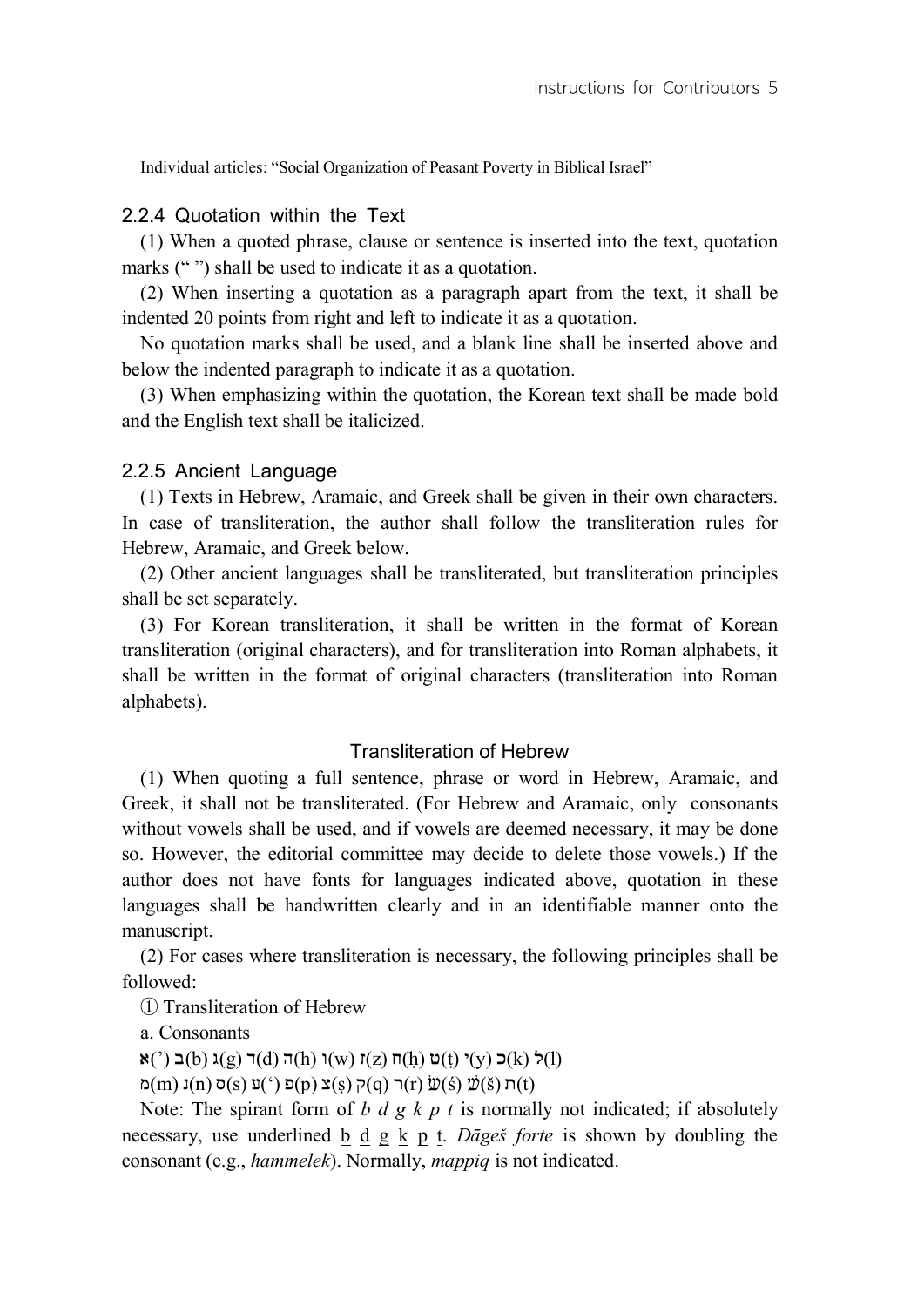#### b. Vowels

*a* (*pataḥ*), *ā* (*qāmeṣ*), *â* (finial *qāmeṣ hē*), *e* (*sĕgōl*), *ē* (*ṣērê*), *ê* (final and medial *ṣērê yōd* and medial *sĕgōl yōd*), *i* (short vowel *ḥîreq*), *î* (*ḥîreq* yōd used in the middle or at the end of a word), *o* (*qāmeṣ ḥātûp*), *ō* (*ḥōlem* defectively written), *ô* (*ḥōlem* fully written), *u* (short vowel *qibbûṣ*), *ū* (long *qibbûṣ* defectively written), *û* (*šûreq*). Other final vowels are to be written with the appropriate vowel sign followed by *hē* (or 'āleph) or *mater lectionis*. Before 11 century when the so-called "Massorah scholars" added the vowels in order to pronounce the traditional Hebrew consonants,  $\pi$  (h),  $\chi$  (w),  $\chi$  (y) had been used as the replacement of the vowels. Such consonants used to indicate vowels are called *mater lectionis*. The following table enlists the names of vowels, their forms and transliterations.

| Names of |                         |              |                            | With mater $\overline{\phantom{a}}$ |
|----------|-------------------------|--------------|----------------------------|-------------------------------------|
| Vowels   |                         |              | With mater '  With mater 1 | (Only at the end of a               |
|          |                         |              |                            | word)                               |
| patah    | ⊉ ba                    | X            | X                          | $\mathbf{X}$                        |
| qāmes    | $\overline{2}$ bā or bo | בי bâ        | X                          | בה bāh                              |
| hîreq    | ⊉ bi                    | ל בי bî      | X                          | $\mathbf{x}$                        |
| sērê     | $\Rightarrow$ be        | te ⊊י        | X                          | בה bēh                              |
| sĕgōl    | $\Rightarrow$ be        | ל בֵי bê     | X                          | teh בֶּה                            |
| hōlem    | 5d ⊆                    | $\mathbf{x}$ | bô ⊑1                      | בה bōh                              |
| qibbûş   | ⊉ bu                    | X            | bû בו                      | X                                   |
| šĕwâ     | ⊉ bĕ                    |              |                            |                                     |

Furtive *pataḥ* is to be recorded as *pataḥ* (e.g., *rûaḥ*). Reduced vowels are to be written with the breve: *ă ĕ ŏ*. (No distinction is made between simple *šĕwâ* and *ḥātep sĕgōl*.). Short vowels fully written should be shown as *o* (*w*), *u* (*w*), *i* (*v*). Accents are usually not indicated; if really needed, the acute is to be used for the primary and the grave for the secondary accent. A hyphen is to be used for *maqqēp*.

② Transliteration of Aramaic

Aramaic transliteration shall follow the Hebrew transliteration principles stated above. However, Aramaic words, ṣērê and ḥōlem occasionally do not indicate long vowels.

③ Transliteration of Greek

*Th* is to be used for  $\theta$ , *ph* for  $\varphi$ , *ch* for  $\chi$ , *ps* for  $\phi$ ,  $\bar{e}$  (not  $\hat{e}$ ) for  $\eta$ ,  $\bar{o}$  for  $\eta \omega$ , *h* for the rough breathing, and *y* for *u,* except when it is part of a diphthong (e.g., *au*, *eu*, *ui*). *Iōta* subscript should be represented by a cedilla under the vowel concerned.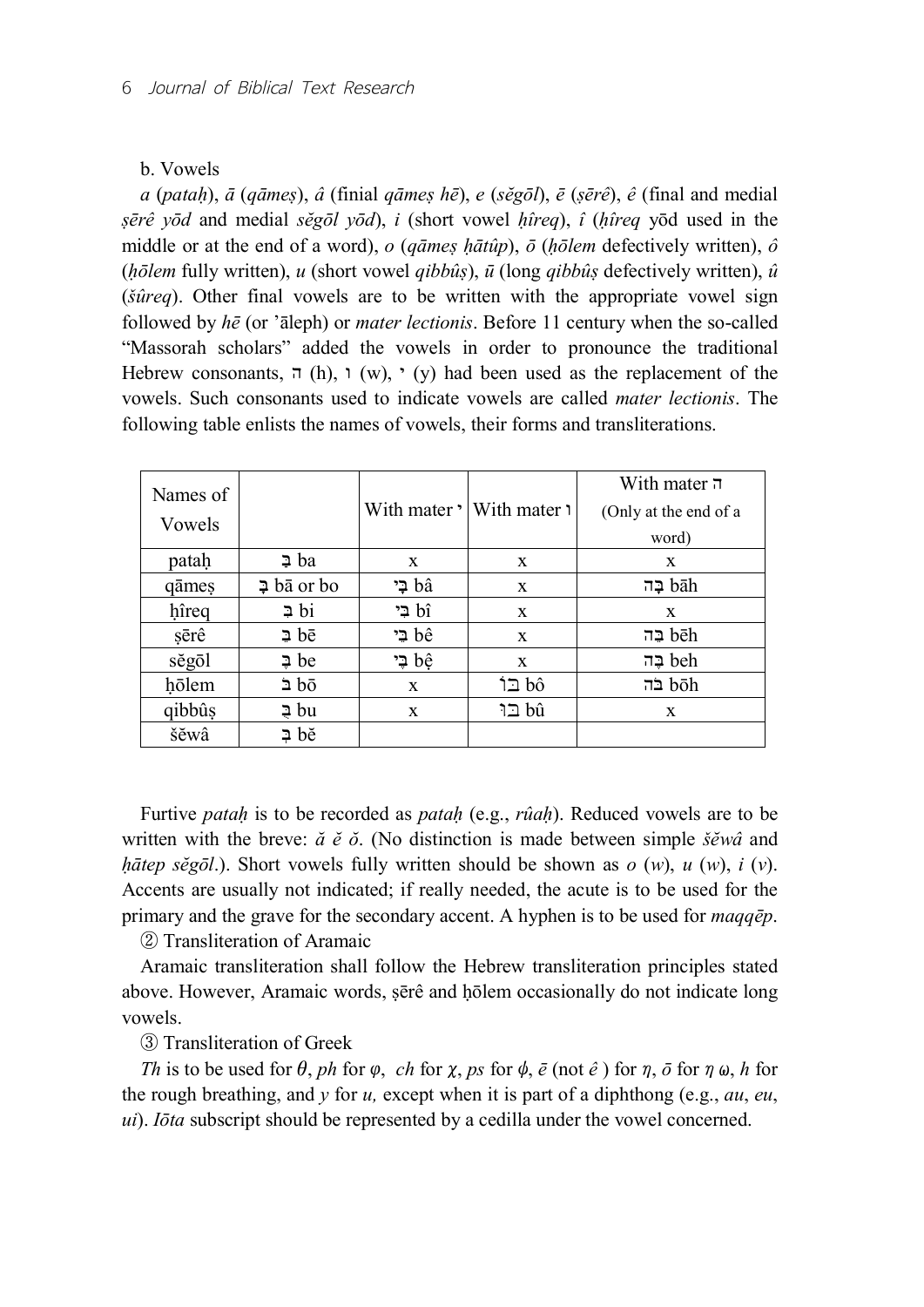# 2.2.6 Abbreviations

(1) Names of Bible versions can be indicated in full or as abbreviations in the text.

# KOREAN

| KRV:          | Korean Revised Version (1961)                |
|---------------|----------------------------------------------|
| CT:           | Common Translation (1977)                    |
| <b>KNTNT:</b> | Korean New Testament, New Translation (1967) |
| NKSV:         | New Korean Standard Version (1993)           |
| NKRV:         | New Korean Revised Version (1998)            |
| CT:           | Common Translation (1999)                    |
| <b>RNKSV:</b> | Revised New Korean Standard Version (2001)   |

# ENGLISH

| <b>ASV</b> | American Standard Version (1901)        | <b>NEB</b> | New English Bible (1961)                 |
|------------|-----------------------------------------|------------|------------------------------------------|
| <b>BBE</b> | The Bible in Basic English (1949/64)    | <b>NIV</b> | New International Version (1979)         |
| <b>CEV</b> | The Contemporary English version (1995) | <b>NJB</b> | The New Jerusalem Bible (1985)           |
| DBY        | The Darby Bible (1884/1890)             | NKJ        | New King James Version (1982)            |
| <b>DRA</b> | The Douay-Rheims (1899) Amer. Ed.       | <b>NLT</b> | New Living Translation (1996)            |
| <b>GNB</b> | Good News Bible (1976)                  | <b>NRS</b> | New Revised Standard Version (1989)      |
| <b>GNV</b> | Geneva (1599)                           | <b>PNT</b> | Bishop's New Testament (1595)            |
| JB         | Jeursalem Bible (1966)                  | <b>RSV</b> | Revised Standard Version (1952)          |
| <b>JPS</b> | Jewish Publication Society OT (1917)    | <b>TNT</b> | Tyndale New Testament (1594)             |
| <b>KJV</b> | King James (1611/1769)                  | <b>TNK</b> | Jewish Publication Society Tanakh (1985) |
| <b>NAB</b> | The New American Bible (1970)           | YLT        | Young's Literal Translation              |
| <b>NAS</b> | New American Standard Bible (1960/1971) |            | (1862/1898)                              |
|            |                                         |            |                                          |

# HEBREW

| BHK | Biblia Hebraica (Rud. Kittel) | BHS | Biblia Hebraica Stuttgartensia   |
|-----|-------------------------------|-----|----------------------------------|
|     | BHQ Biblia Hebraica Quinta    |     | HNT Salkinson-Ginsburg Hebrew NT |

# ARAMAIC

TAR Targumim

# GREEK

| $GNT5$ Greek New Testament (5th, UBS) |       | THGNT The Greek New Testament, Produced at |
|---------------------------------------|-------|--------------------------------------------|
| $NTG28$ Novum Testamentum Graece      |       | Tyndale House (2017)                       |
| (28th. Nestle-Aland)                  | WHO – | Westcott and Hort NT                       |
| LXX Septuaginta                       |       |                                            |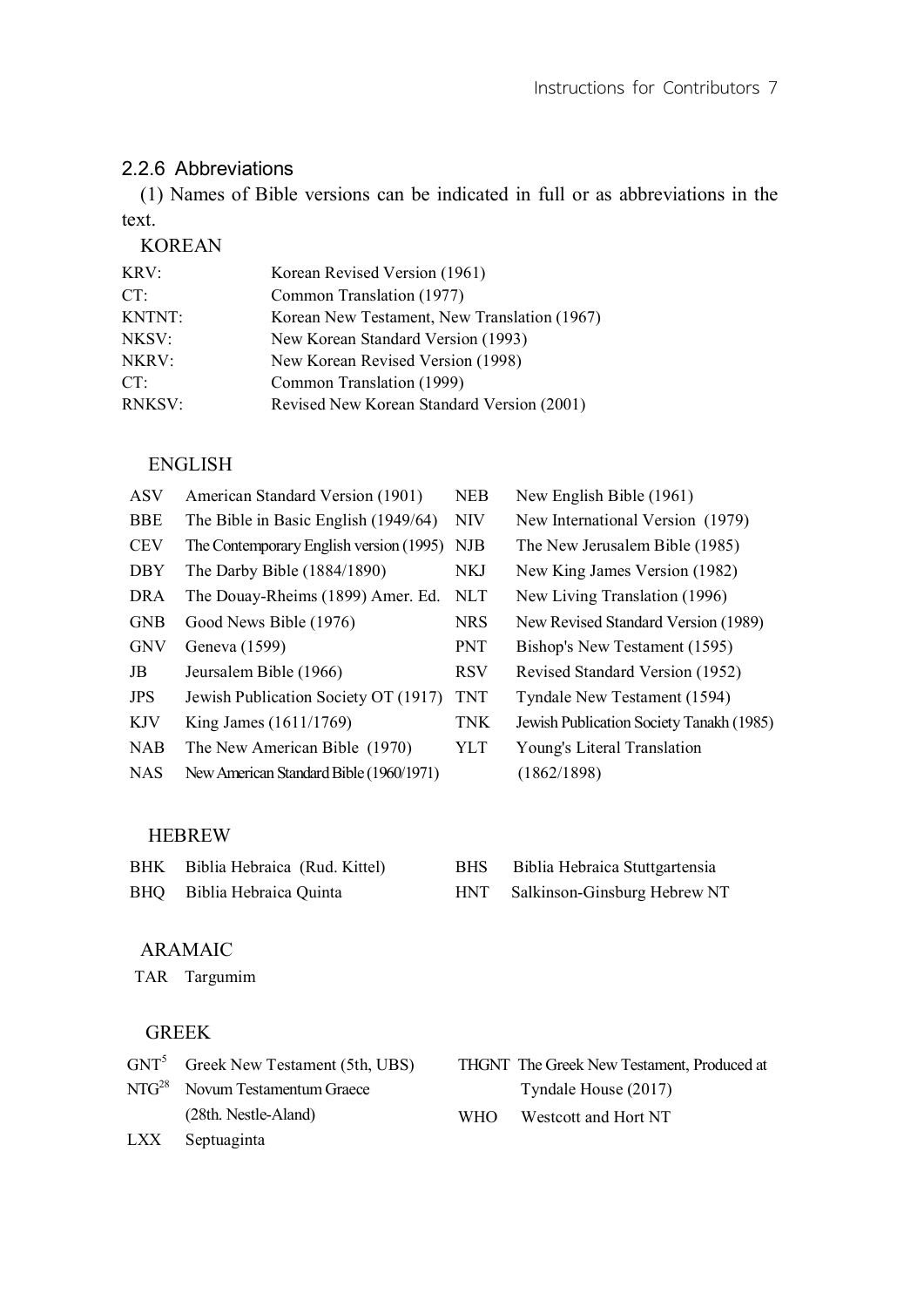## LATIN

VUL Latin Vulgate

## GERMAN

| <b>BB</b>  | BasisBibel (2012)                  | <b>HRD</b> | Die Bibel. Herder-Übersetzung  |
|------------|------------------------------------|------------|--------------------------------|
| <b>BGS</b> | Bibel in gerechter Sprache (2011)  |            | Revidierte Fassung (2005)      |
| BR.        | Die Schrift. 4 vols. Martin Buber, | LB         | Luther Bibel (2017)            |
|            | Franz Rosenzweig (1954, 1955,      | <b>NGU</b> | Neue Genfer Übersetzung (2011) |
|            | 1958, 1962)                        | ZΒ         | Zürcher Bibel (2007)           |
| EIN        | Einheitsübersetzung (2016)         |            |                                |

## FRENCH

| BDS La Bible du Semeur (2000)                                                  |      | NEG Nouvelle Edition Geneve (1979) |
|--------------------------------------------------------------------------------|------|------------------------------------|
| BFC French Bible en français courant (1997) PDV La Bible. Parole de Vie (2000) |      |                                    |
| FBJ French Bible Jerusalem (1973)                                              | S21  | La Bible Segond 21 $(2007)$        |
| LSG French Louis Segond (1910)                                                 | TOB. | French Traduction Oecuménique      |
| NBS Nouvelle Bible Segond (2002)                                               |      | de la Bible $(1988)$               |

(2) Individual books of the English Bible shall be indicated using the following abbreviations by the Korean Bible Society:

# <Table of Abbreviations>

# Old Testament

| Genesis        | Gen | 2 Chronicles    | 2Ch | Daniel    | Dan        |
|----------------|-----|-----------------|-----|-----------|------------|
| Exodus         | Exo | Ezra            | Ezr | Hosea     | <b>Hos</b> |
| Leviticus      | Lev | Nehemiah        | Neh | Joel      | Joe        |
| <b>Numbers</b> | Num | Esther          | Est | Amos      | Amo        |
| Deuteronomy    | Deu | Job             | Job | Obadiah   | Oba        |
| Joshua         | Jos | Psalms          | Psa | Jonah     | Jon        |
| Judges         | Jdg | Proverbs        | Pro | Micah     | Mic        |
| Ruth           | Rut | Ecclesiastes    | Ecc | Nahum     | Nah        |
| 1 Samuel       | 1Sa | Song of Solomon | Sol | Habakkuk  | Hab        |
| 2 Samuel       | 2Sa | Isaiah          | Isa | Zephaniah | Zep        |
| 1 Kings        | 1Ki | Jeremiah        | Jer | Haggai    | Hag        |
| 2 Kings        | 2Ki | Lamentations    | Lam | Zechariah | Zec        |
| 1 Chronicles   | 1Ch | Ezekiel         | Eze | Malachi   | Mal        |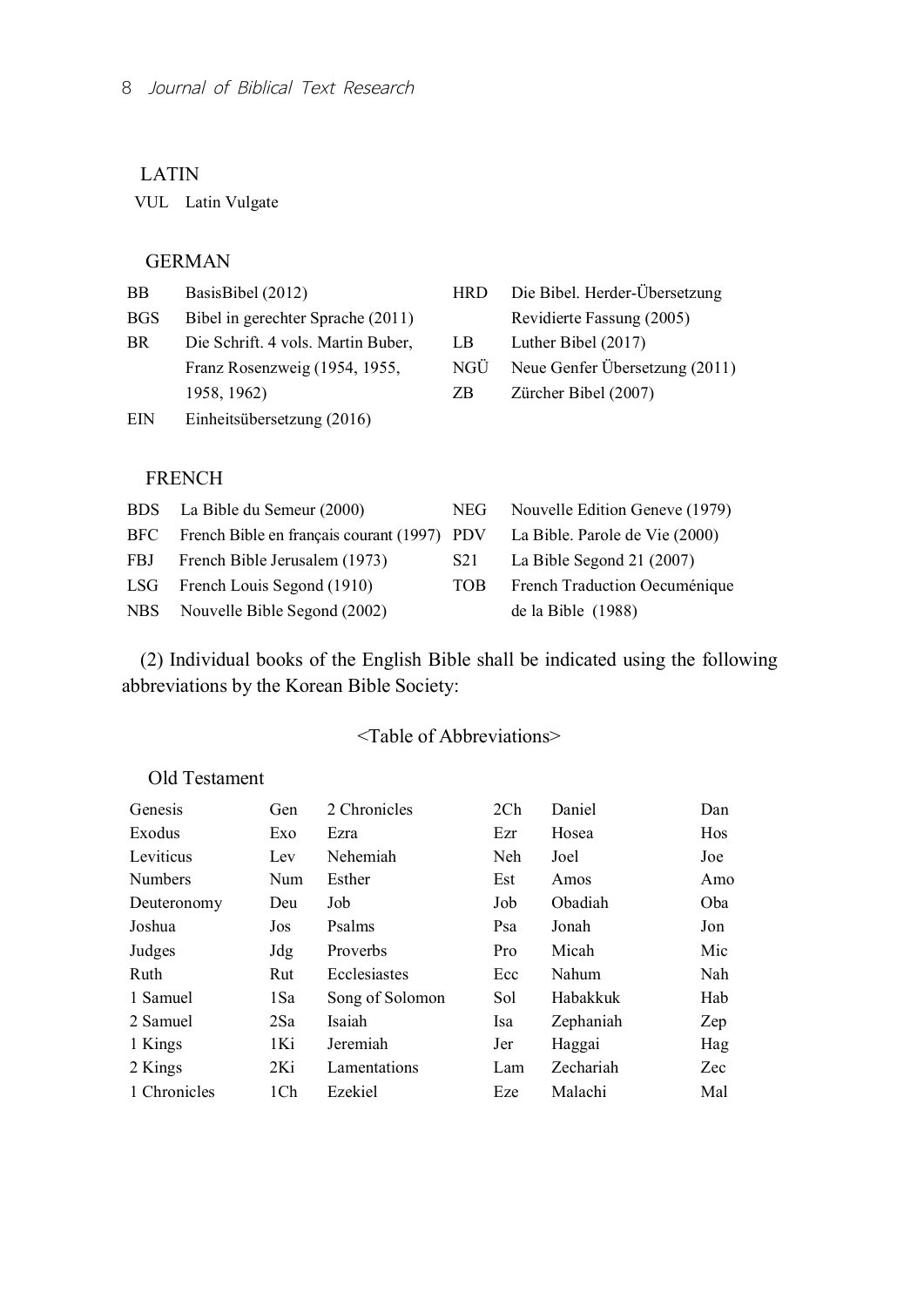| Matthew       | Mat | Ephesians           | Eph        | Hebrews           | Heb             |
|---------------|-----|---------------------|------------|-------------------|-----------------|
| Mark          | Mar | Philippians         | Phi        | James             | Jam             |
| Luke          | Luk | Colossians          | Col        | 1 Peter           | 1Pe             |
| John          | Joh | 1 Thessalonians     | 1Th        | 2 Peter           | 2Pe             |
| Acts          | Act | 2 Thessalonians     | 2Th        | 1 John            | 1J <sub>0</sub> |
| Romans        | Rom | 1 Timothy           | 1Ti        | 2 John            | 2J <sub>o</sub> |
| 1 Corinthians | 1Co | 2 Timothy           | 2Ti        | 3 John            | 3J <sub>o</sub> |
| 2 Corinthians | 2Co | Titus               | Tit        | Jude              | Jud             |
| Galatians     | Gal | Philemon            | Phm        | Revelation        | Rev             |
| Apocrypha     |     |                     |            |                   |                 |
| 1 Esdras      | 1Es | Sip                 | Sip        | Laodiceans        | Lao             |
| Judith        | Jdt | Psalms of Solomon   | <b>Pss</b> | 4 Esdras          | 4Es             |
| Tobit         | Tob | Baruch              | Bar        | Esther (Greek)    | Esg             |
| 1 Maccabees   | 1Ma | Epistle of Jeremiah | Epj        | Joshua (A)        | Jsa             |
| 2 Maccabees   | 2Ma | Susanna             | Sus        | Judges $(A)$      | Jda             |
| 3 Maccabees   | 3Ma | Bel                 | Bel        | $\text{Tobit}(S)$ | Tbs             |
| 4 Maccabees   | 4Ma | Prayer of Azariah   | Pra        | Susanna (TH)      | Sut             |
| Odes          | Ode | Daniel (Greek)      | Dng        | Daniel (TH)       | Dat             |
| Wisdom        | Wis | Prayer of Manasseh  | Prm        | Bel (TH)          | <b>Bet</b>      |
| Sirach        | Sir | Psalm(151)          | <b>Psx</b> |                   |                 |

## New Testament

(3) Citation of Book Name, Chapter and Verse: CEV Gen 1:1; Gen 1:1-13; Gen 1:1a; Gen 1:1b; Gen 1:1ff

### 2.3. Notes

Authors shall use footnotes numbered as 1), 2), etc. For all other cases, they shall follow the examples set forth below:

(1) Books

A book by a single author

- G. A. Knight, *The Song of Moses: A Theological Quarry* (Grand Rapids: Eerdmans, 1995), 50.
- A book by two authors
	- D. B. Sandy and R. L. Giese, Jr., *Cracking Old Testament Codes: A Guide to Interpreting the Literary Genres of the Old Testament* (Nashville: Broadman & Holman, 1995).
	- J. P. Louw and E. A. Nida, eds., *Greek-English Lexicon of the New Testament: Based on Semantic Domains* (New York: United Bible Societies, 1988), 56.

A book by three authors

W. Gesenius, J. Strong, and S. P. Tregelles, *Gesenius' Hebrew and Chaldee Lexicon to the*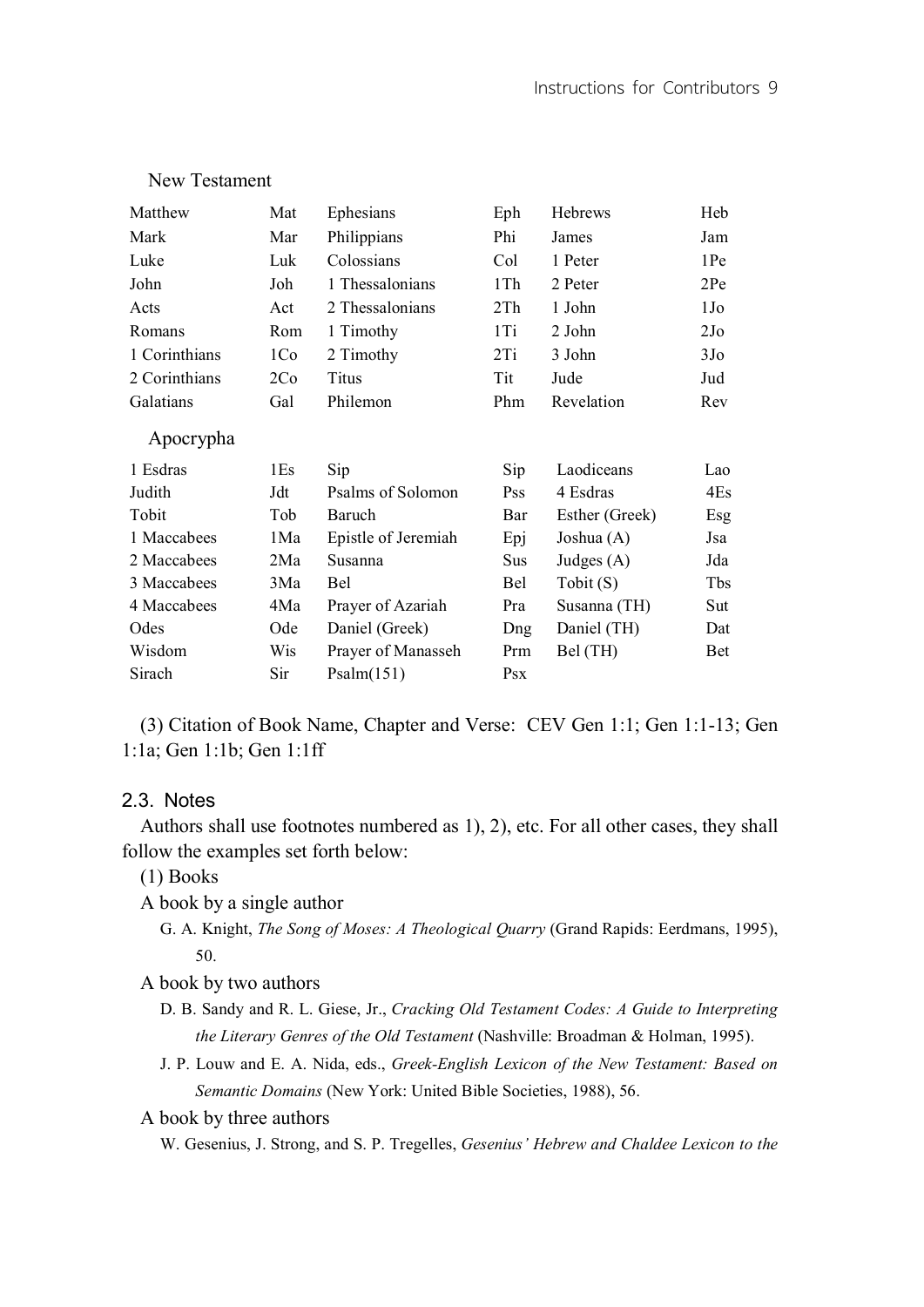*Old Testament Scriptures* (Grand Rapids: Baker Book House, 1979), 65.

- A book by more than three authors
	- C. J. Ellicott, et al., *The New Testament of our Lord and Saviour Jesus Christ* (Oxford: Oxford University Press, 1881).
- (2) A translated volume
	- G. van der Leeuw, *Religion in Essence and Manifestation*, vol. 2, J. E. Turner, trans. (New York: Harper & Row, 1963), 567-569.
- (3) A book with editor(s)
	- J. P. Louw and E. A. Nida, eds., *Greek-English Lexicon of the New Testament Based on Semantic Domains* (New York: United Bible Societies, 1988), 58.
- (4) A dissertation
	- S. Burkes, "Death in Qoheleth and Egyptian Biographies of the Late Period", Ph.D. Dissertation (University of Chicago, 1997), 1-3.
- (5) A journal article
	- M. A. Chaney, "Whose Sour Grapes? The Addresseés of Isaiah 5:1-7 in the Light of Political Economy", *Semeia* 87 (1999), 105-122.
	- C. L. Blomberg, "The Superiority of TNIV in Hebrews", *The Bible Translator* 55:3 (2004), 310-318.
- (6) A newspaper article
	- M. Messara, "Iraq Baghda", *Korean Times* 2004. 12. 27., 45.
- (7) Titled volume within edited Works
	- M. A. Chaney, "Bitter Bounty: The Dynamics of Political Economy Critiqued by the Eighth-Century Prophets", R. L. Stivers, ed., *Reformed Faith and Economics* (Lanham: University Press of America, 1989), 15-30.

(8) Internet Publications: Bibliographical information shall be listed in the order of author, title, and website address, an access date and the punctuation marks shall be used.

(9) Repetition of Earlier Citation(s): Bibliographical information shall be listed in the order of author, title, and page numbers, and the punctuation marks shall be used according to the example below:

Books E. S. Fiorenza, *In Memory of Her*, 43-48. Periodicals M. A. Chaney, "Whose Sour Grapes? The Addresseés of Isaiah 5:1-7 in

the Light of Political Economy", 105-122.

(10) Symposium and Minutes: Bibliographical information shall be listed in the order of presenter, "title of presented paper" (name of symposium, dates), and page numbers as the example below:

R. Hodgson, "Norms in New Media Bible Translation" (Triennial Translation Workshop paper, 2000. 6. 21.), 5.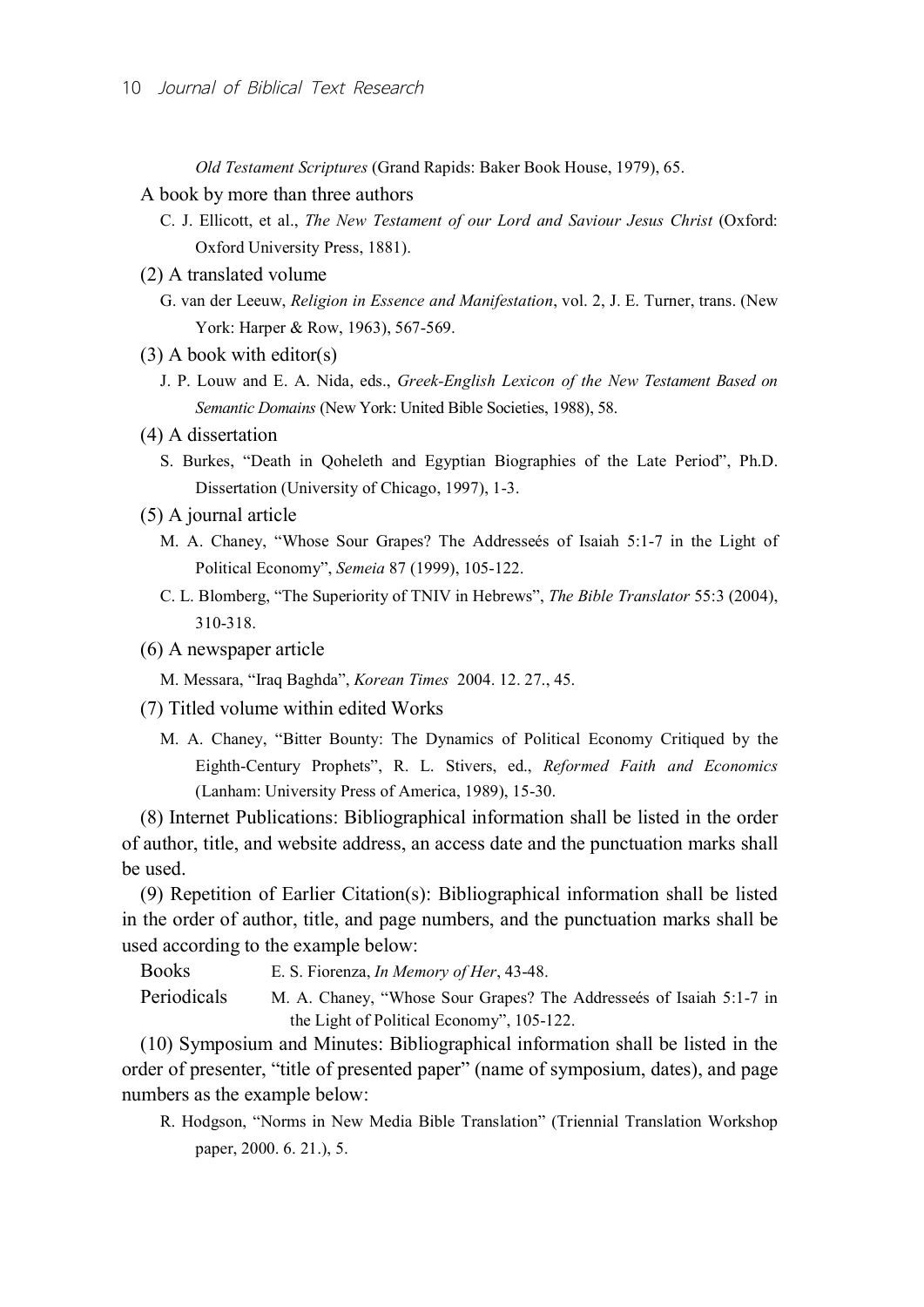- "Liturgiam Authenticam: On the Use of Vernacular Languages in the Publication of the Books of the Roman Liturgy" (Rome: Congregation for Divine Worship and the Discipline of the Sacraments, 2001).
- (11) A Work in a Series
	- M. Tate, *Psalms 51-100,* WBC (Dallas: Word Books, 1990), 261-262, 264.
- (12) An e-book

① When referencing an electronic edition of a book, the publication year of both print and electronic editions shall be listed together with the website address and the date the online search was done. Alternatively, the DOI or the name of the database may be indicated in place of the website address. The author shall indicate the date of search and the website address by putting down these details as shown in the example below:

Name of Author, *title* (place of publication: name of publisher, year of publication [e-book or the name of device used, the year the electronic edition was published]), start and end pages of the referenced text, accessed on [date of search] from [address of the website].

J. Barton and J. Muddiman, eds., *The Gospels*, The Oxford Bible Commentary (Oxford: O UP, 2001[e-book, 2010]), 84, accessed 2 March 2018 from EBSCO.

② Electronic editions of periodicals shall be listed alongside the website address and date of search. Alternatively, the DOI or the name of the database may be indicated in place of the website address as shown in the example below:

- C.-J. Kim, "Exploring Toponyms in the Early Route of Exodus", *Journal of Biblical Text R esearch* 35 (2014), 7-26, http://www.bskorea.or.kr/(2017. 11. 28.).
- C.-J. Kim, "Exploring Toponyms in the Early Route of Exodus", *Journal of Biblical Text R esearch* (2014), 7-26, https://doi.org/10.28977/jbtr.2014.10.35.7(2017.11.28.).
- J. D. Beaton, "Finding Justice in Ancient Israelite Law: A Survey of the Legal System of th e Israelites during the Post-Exodus, Pre-Exilic Period", *Journal for the Study of the O ld Testament* 41:2 (2016), 139-142, accessed 28 September 2017 from http://jot.sagep ub.com/.

③ When the page number of the referenced text is unavailable, the corresponding chapter may be indicated in place of page numbers as shown in the example below:

G. D. Fee, *Jesus the Lord according to Paul the Apostle: A Concise Introduction* (Grand Ra pids: Baker Academic, 2018[Kindle version, 2018]), chap.3, accessed 2 March 2018 f rom https://www.amazon.com/.

### 2.4 Bibliographies

All cited sources shall be indicated under <References>.

### 2.4.1 Listing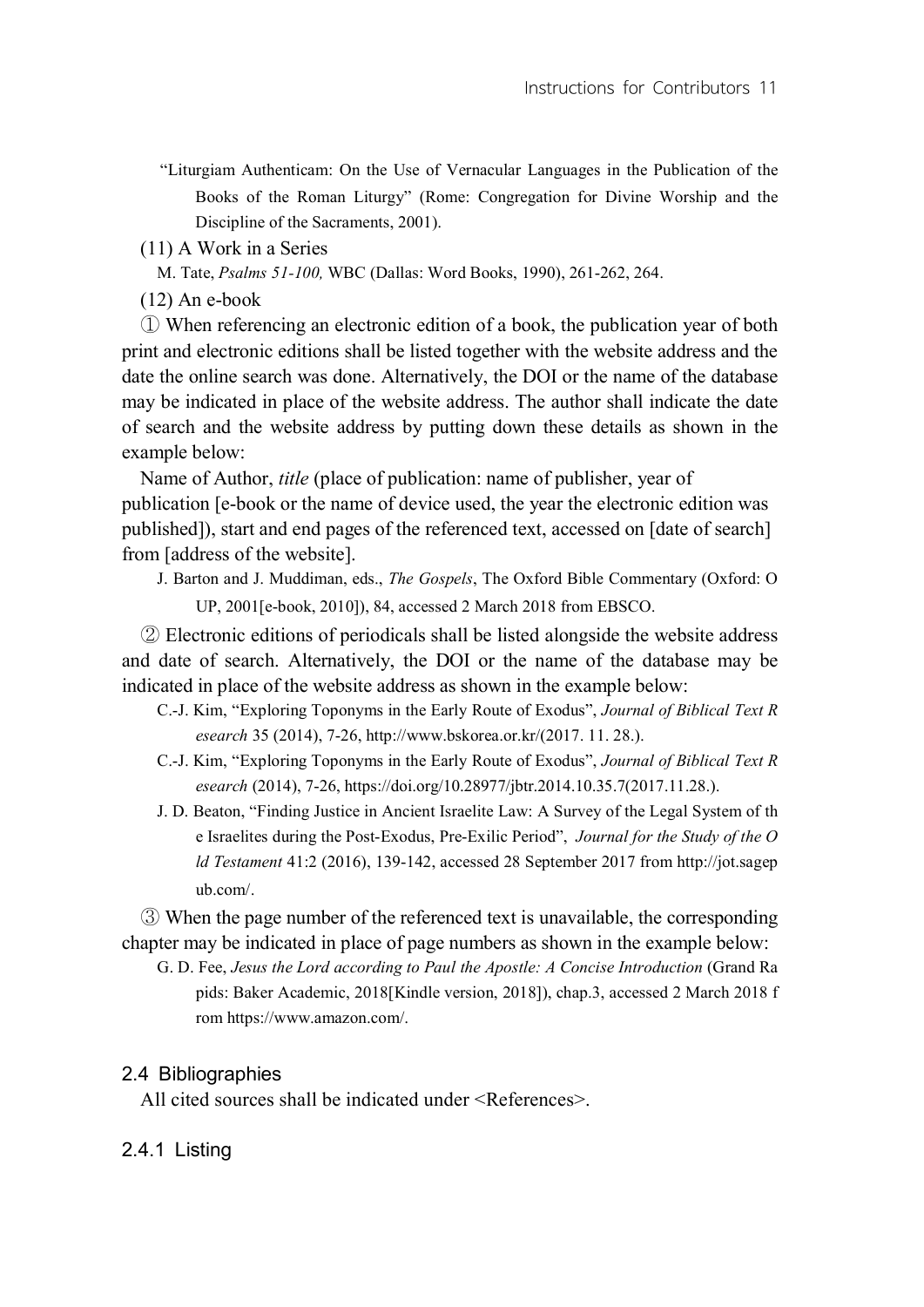Books listed under references shall be limited to those quoted or mentioned within the text.

## 2.4.2 Style

References shall include name of the author, title of the book, and bibliographical information, and each detail should be differentiated with a comma.

### 2.4.3 Examples of bibliographies

(1) When listing two or more books by the same author, the order of books shall be listed in the alphabetical order of their titles, and the author's name must be repeated.

(2) Co-authored Books

A book by two authors

- Louw, J. P. and Nida, E. A., eds., *Greek-English Lexicon of the New Testament: Based on Semantic Domains*, New York: United Bible Societies, 1988.
- Sandy, D. B. and Giese, Jr., R. L., *Cracking Old Testament Codes: A Guide to Interpreting the Literary Genres of the Old Testament*, Nashville: Broadman & Holman, 1995.

A book by three authors

Gesenius, W., Strong, J., and Tregelles, S. P., *Gesenius' Hebrew and Chaldee Lexicon to the Old Testament Scriptures*, Grand Rapids: Baker Book House, 1979.

A book by four authors

- Ellicott, C. J., et al., *The New Testament of our Lord and Saviour Jesus Christ*, Oxford: Oxford University Press, 1881.
	- (3) An edited volume
- Louw, J. P. and Nida, E. A., eds., *Greek-English Lexicon of the NewTestament Based on Semantic Domains*, New York: United Bible Societies, 1988.
	- (4) A translated volume
- Van der Leeuw, G., *Religion in Essence and Manifestation*, vol. 2, J. E. Turner, trans., New York: Harper & Row, 1963.

(5) An article in an edited volume

Gordis, R., "Studies in the Book of Amos", S. A. Baron and J. E. Barzilay, eds., *American Academy for Jewish Research: Jubilee Volume (1928-29/1978-79)*, New York: American Academy for Jewish Research, 1980, 50.

(6) A journal article

- Blomberg, C. L., "The Superiority of TNIV in Hebrews", *The Bible Translator* 55:3 (2004), 310-318.
- Chaney, M. A., "Whose Sour Grapes? The Addresseés of Isaiah 5:1-7 in the Light of Political Economy", *Semeia* 87 (1999), 105-122.

(7) A dissertation